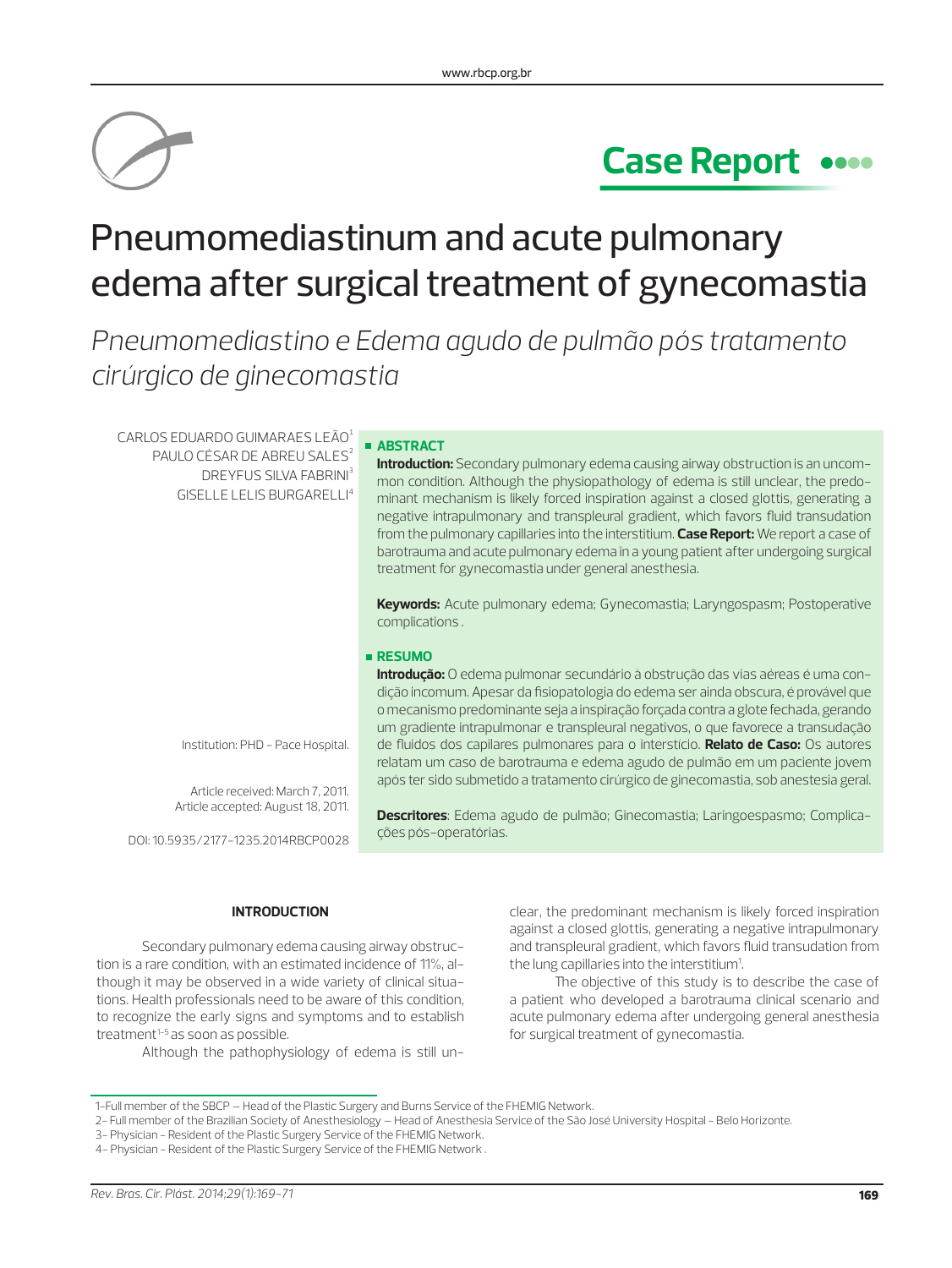## **CASE REPORT**

F.M.X., 21 years old, male, was suffering from glandular gynecomasty and bilateral lipodystrophy without other comorbidities. He was not a drug user, had no history of drug allergy, and was above the ideal weight for his age.

In May 2009, he was admitted for surgical treatment. The pre-pectoral subcutaneous tissue was infiltrated with a physiologic saline solution with adrenaline (1: 500,000), after which pre-pectoral liposuction and excision of the mammary gland was performed through a Webster incision. The procedure was performed under general anesthesia without complications, lasting 50 minutes.

Towards the end of surgery, he was agitated and biting on the oral tracheal tube, making extubation difficult. The tube was not protected by the Guedel oral cannula. Recurarization and ventilation were performed under pressure, which resulted in clinical improvement. After recovery from anesthesia, the patient was clinically stable without any complaints. However, six hours later, the patient developed dyspnea and neck discomfort. Physical examination revealed mild cervical crackles, diminished vesicular murmur on bilateral auscultation, cough with pinkish secretion, increased respiratory effort, especially in the supine position, and oxygen saturation of 85% on room air. The patient was referred for evaluation to a specialty clinic, where a chest radiograph showed interstitial infiltrate, especially in the perihilar regions (figure 1), and a computed tomography showed a frosted glass lung opacity as well as bilateral peribronchovascular, pneumomediastinum, and subcutaneous emphysema in the chest wall (figure 2).



**Figure 1.** *Interstitial infiltrate, especially in the perihilar region*

After evaluation, the patient was admitted with a diagnosis of acute pulmonary edema and treated conservatively with oxygen by nasal cannula 3 L/min. He showed progressive improvement and was discharged on the 4<sup>th</sup> postoperative day without any symptoms.



**Figure 2**. Frosted glass pulmonary opacity, bilateral peribronchovascular, pneumomediastinum and subcutaneous emphysema in the chest wall.

# **DISCUSSION**

The first case of secondary pulmonary edema caused by airway obstruction was described by Oswalt et al. in 1977<sup>1</sup>. The laryngospasm that occurs during oral tracheal intubation or after anesthesia is described as the most common cause of this condition, accounting for approximately 50% of cases. Other causes include strangulation, epiglottitis, foreign body aspiration, hypothyroidism, hiccups, cervical hematomas, difficult intubation, thyroid goiter, croup, cancer, and obesity<sup>1,2,3</sup>.

The pathophysiology of edema is still uncertain. There are two proposed mechanisms. One theory is that the edema is caused by major fluid shifts due to changes in intrathoracic pressure.

Negative intrathoracic pressure is generated during inspiratory effort against resistance - in this case, the airway obstruction. The pressure drop causes an increase in venous return to the right ventricle, which in turn increases the pulmonary venous pressure. This increase in pulmonary venous pressure generates a transpulmonary hydrostatic gradient that causes fluid displacement from high pressure zones (pulmonary venous system) to low pressure zones (pulmonary interstitium)<sup>2</sup>.

The second proposed mechanism involves rupture of the alveoli capillaries and pulmonary microvasculature membranes due to intense mechanical stress, leading to increased vascular permeability and ultimately an edema with a high protein content. Another factor involved in the genesis of acute pulmonary edema is the lack of alveolar ventilation in the obstructive period, resulting in hypoxemia and hypercarbia which, along with the patient's state of anxiety, leads to the release of catecholamines.

This condition causes an increase in hyperadrenergic systemic vascular resistance (SVR) and consequently increased left ventricular afterload (LV). The sum of the de